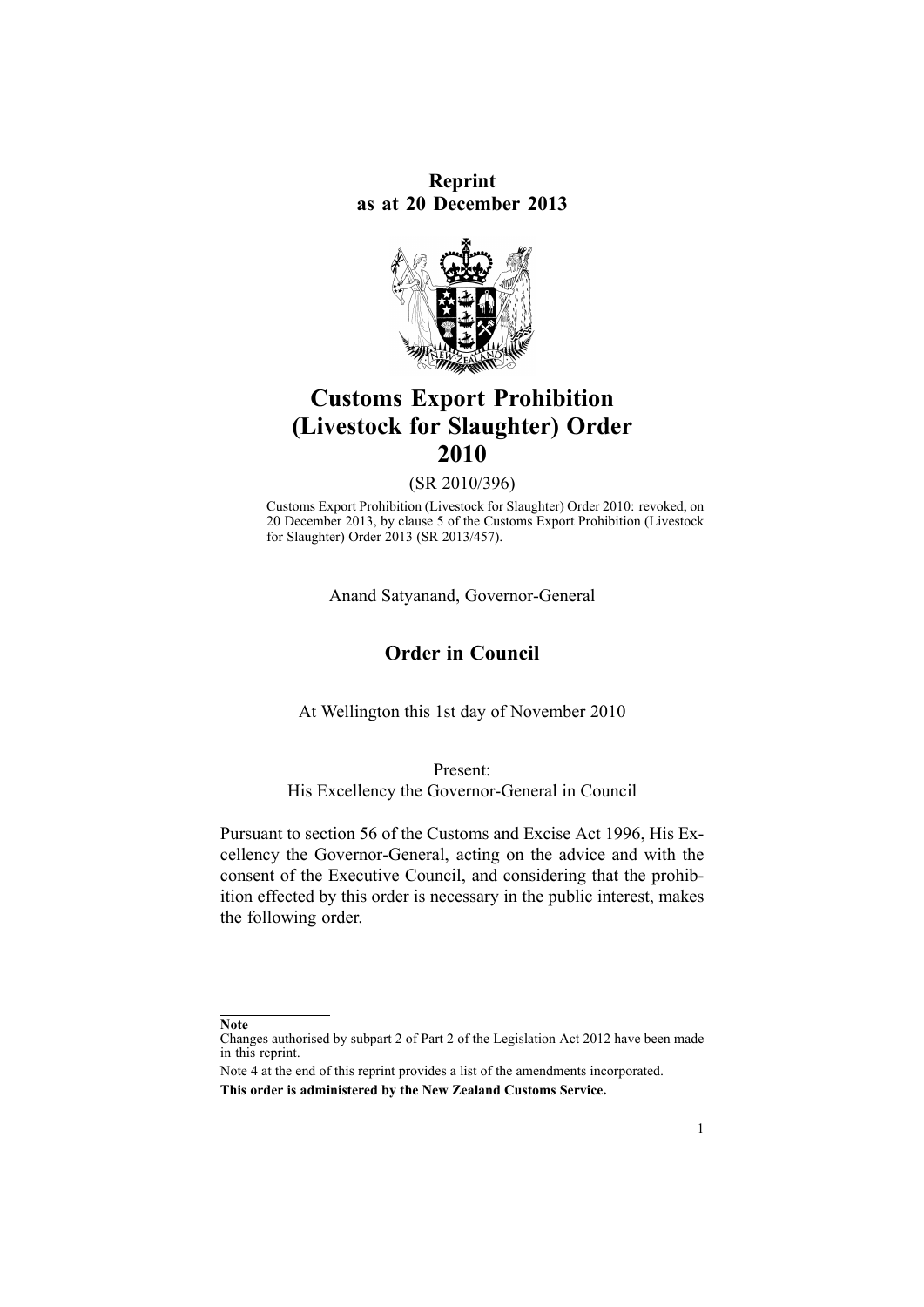| <b>Customs Export Prohibition (Livestock)</b> | Reprinted as at  |
|-----------------------------------------------|------------------|
| for Slaughter) Order 2010                     | 20 December 2013 |

#### **Contents**

|                                              | Page                        |
|----------------------------------------------|-----------------------------|
| Title                                        |                             |
| Commencement                                 | $\mathcal{D}_{\mathcal{L}}$ |
| Interpretation                               | $\mathcal{D}_{\mathcal{L}}$ |
| Export of livestock for slaughter prohibited | 2                           |
| Revocation                                   | $\gamma$                    |

## **Order**

| ītle |
|------|
|      |

This order is the Customs Export Prohibition (Livestock for Slaughter) Order 2010.

#### **2 Commencement**

This order comes into force on 21 December 2010. Order: confirmed, on 18 October 2011, by [section](http://www.legislation.govt.nz/pdflink.aspx?id=DLM3859416) 8(b) of the Subordinate Legislation (Confirmation and Validation) Act 2011 (2011 No 96).

#### **3 Interpretation**

In this order,—

**Director-General** means the chief executive of the Ministry of Agriculture and Forestry

**livestock** means any cattle, deer, goats, or sheep.

### **4 Export of livestock for slaughter prohibited**

The expor<sup>t</sup> of livestock for slaughter is prohibited, except—

- (a) with the consent of the Director-General; and
- (b) subject to any conditions specified by him or her that are not inconsistent with this prohibition.

#### **5 Revocation**

The Customs Export Prohibition [\(Livestock](http://www.legislation.govt.nz/pdflink.aspx?id=DLM1120332) for Slaughter) [Order](http://www.legislation.govt.nz/pdflink.aspx?id=DLM1120332) 2007 (SR 2007/400) is revoked.

> Rebecca Kitteridge, Clerk of the Executive Council.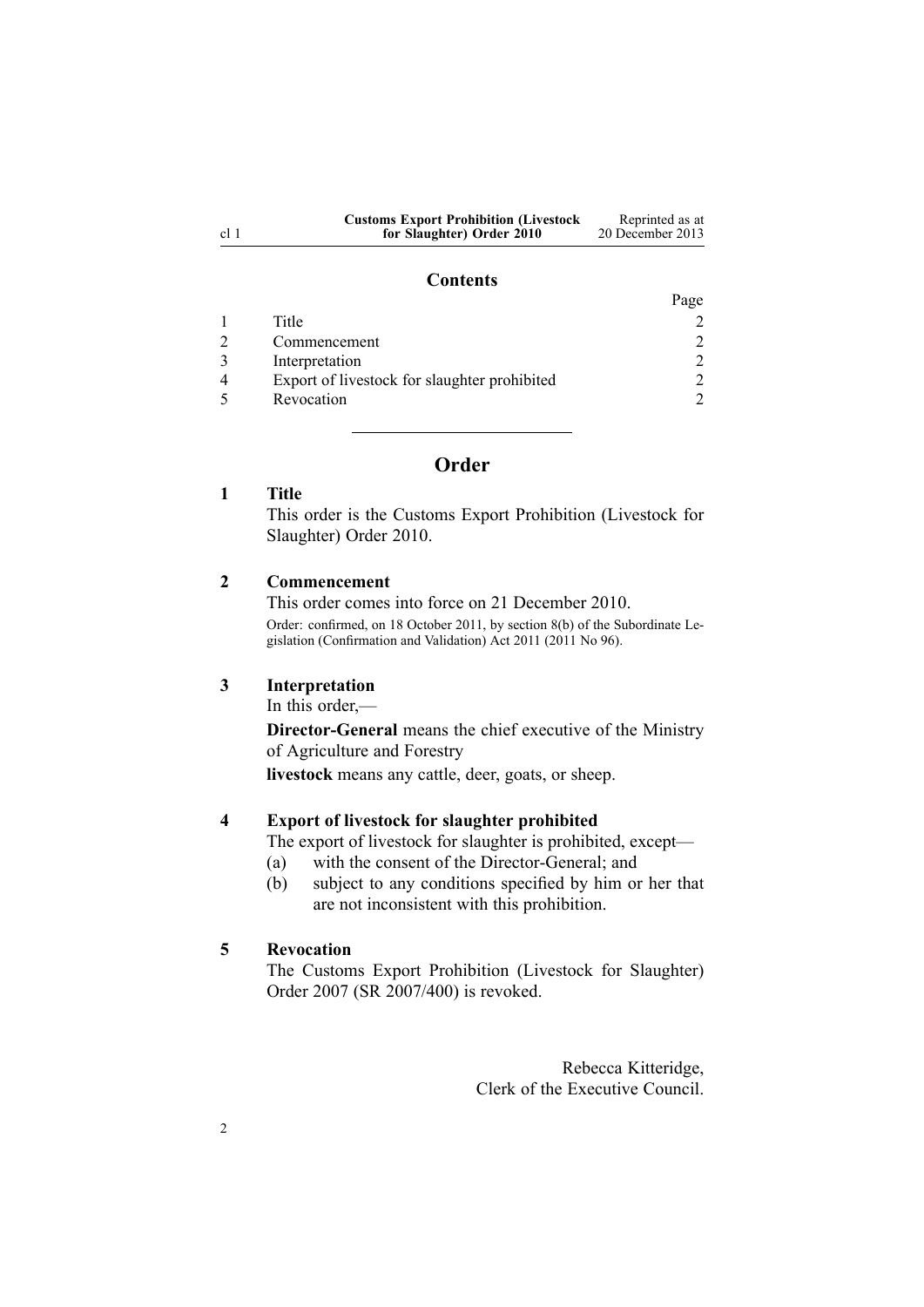Reprinted as at 20 December 2013 **Customs Export Prohibition (Livestock for Slaughter) Order 2010** Explanatory note

## **Explanatory note**

*This note is not par<sup>t</sup> of the order, but isintended to indicate its general effect.*

This order, which comes into force on 21 December 2010, prohibits the expor<sup>t</sup> of cattle, deer, goats, and sheep for slaughter, excep<sup>t</sup> with the consent of the chief executive of the Ministry of Agriculture and Forestry and subject to any conditions, not inconsistent with the prohibition, that he or she specifies.

Under section [56\(5\)\(b\)](http://www.legislation.govt.nz/pdflink.aspx?id=DLM378465) of the Customs and Excise Act 1996 (the **Act**), this order expires on the close of 31 December 2011 excep<sup>t</sup> so far as it is expressly confirmed by Act of Parliament passed before that date. Even if confirmed completely in that way, under [section](http://www.legislation.govt.nz/pdflink.aspx?id=DLM378483) [57](http://www.legislation.govt.nz/pdflink.aspx?id=DLM378483) of the Act, this order expires on the close of 20 December 2013 unless it is sooner revoked or extended for <sup>a</sup> further period of up to 3 years.

Issued under the authority of the [Legislation](http://www.legislation.govt.nz/pdflink.aspx?id=DLM2997643) Act 2012. Date of notification in *Gazette*: 4 November 2010.